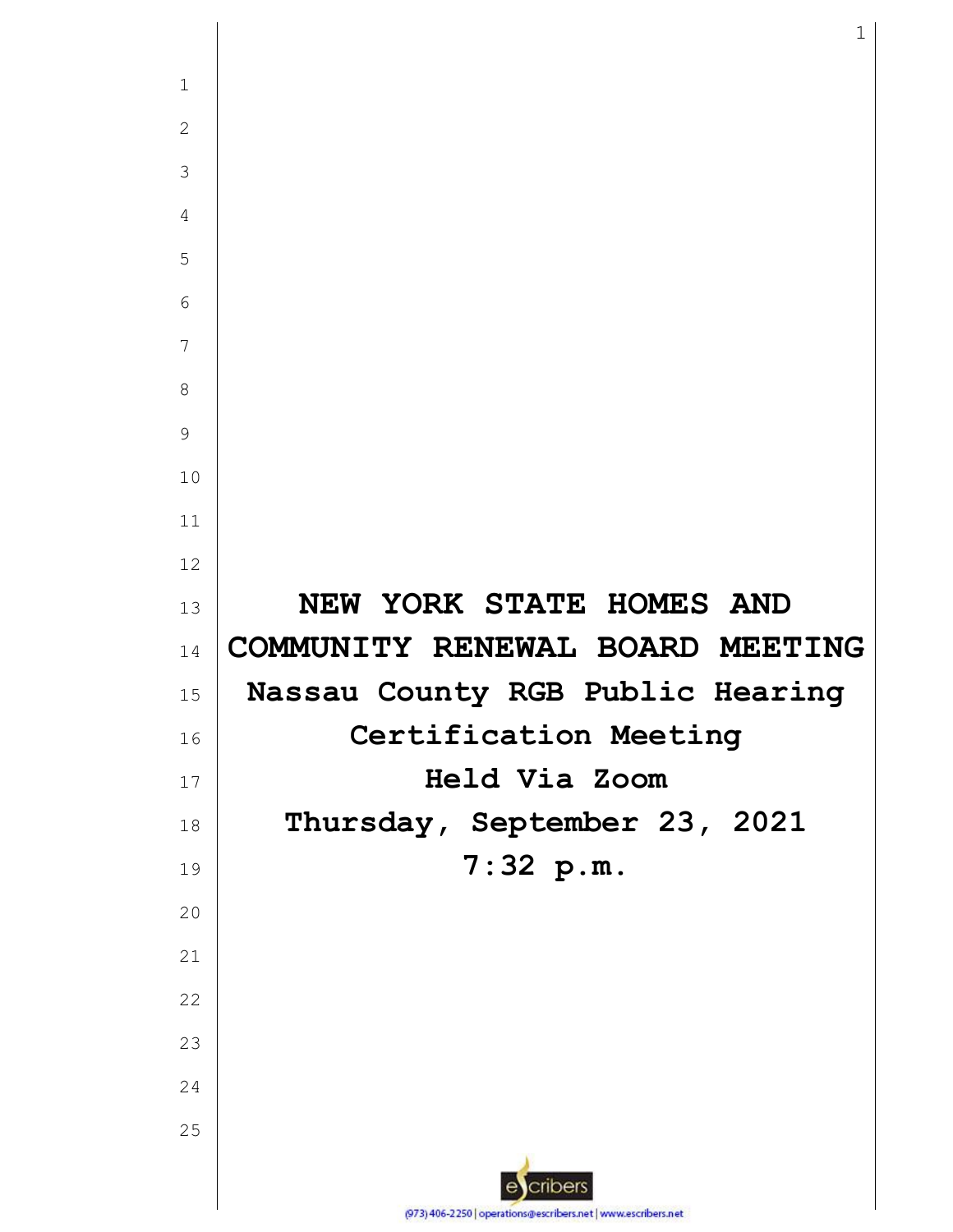[START RECORDING]

1

MR. MICHAEL MILLER: Ladies and gentlemen, welcome 2 3 to the certification hearing of the Nassau County Rent Guidelines Board. Tonight we will be certifying our last 4 5 meeting. I'm going to go ahead and introduce members of 6 the Board in alphabetical order. Go ahead, please. 7 Jeanetta? MS. JEANNETTA ALEXANDER: Good evening. Jeanetta 8 9 Alexander, public member. 10 MR. ANDREW COHEN: Andrew Cohen, owners member. 11 MS. ALEXANDER: You hear me? 12 MR. MILLER: Yes. 13 Andy, you can go. 14 MR. COHEN: I did. Andy Cohen, owners member. 15 MR. MILLER: Okay. 16 Ms. Cathryn? Adam, go ahead. MR. ADAM MAHONEY: Adam Mahoney, public member. 17 18 MR. MILLER: Martin? 19 MR. MARTIN MELKONIAN: Martin Melkonian, public  $20$ member. 21 MR. ROBERT RYCHLOWSKI: Rob Rychlowski, tenant 22 member. 23 MR. BARRY STEIN: Barry Stein, landlord member. 24 MR. MILLER: My name is Mike Miller and I'm a public 25 member. We're going to read a statement into the cribers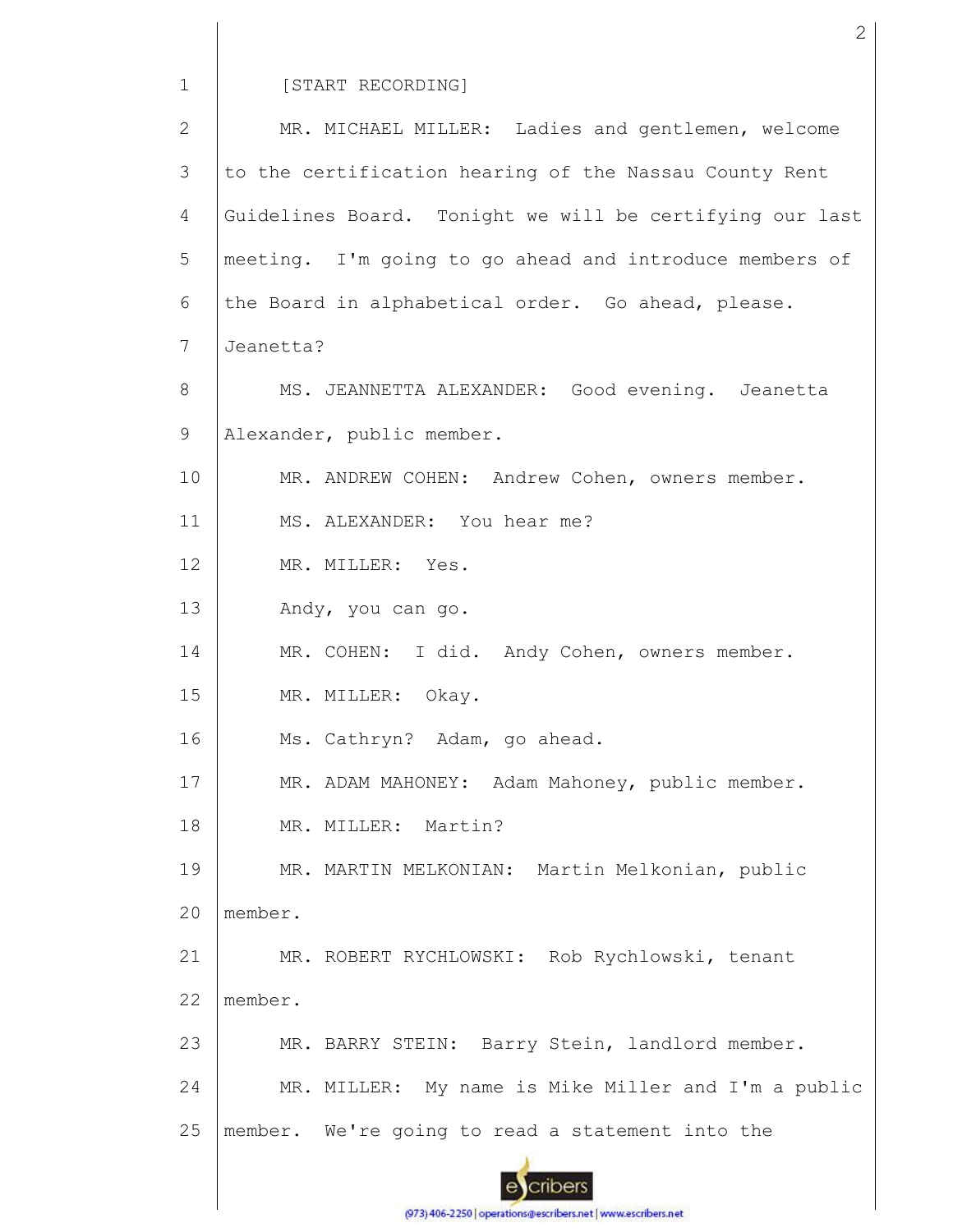1 minutes. Go ahead, Counsel.

2 3 4 5 6 7 8 9 10 11 12 13 14 15 16 17 18 19 20 21 22 23 24 25 MR. JAMES FERRARA: Yes. Present for DHCR is James Ferrara, associate attorney, and Michael Guttentag, senior attorney. Pursuant to Senate Bill S50001, part E, this Board shall be authorized to meet and take such action authorized by law without permitting in-public in-person access to meetings and authorize such meetings to be held remotely by conference call or similar service, provided that the public has the ability to view or listen to such proceeding, and that such meetings are recorded and later transcribed. The transcription of this will be uploaded to the DHCR website for the Office of Rent Administration. That's all. MR. MILLER: Thank you very much. Did everyone get a chance to review the last -- the minutes for the last meeting? I know we have some adjustments. Go ahead, please. Andy? MR. COHEN: What are the adjustments? MR. MILLER: I thought there was. No? MR. COHEN: In the minutes? I don't recall that. MR. MILLER: Yes. No? Okay. Well, that's fine, then. All right. May we have a motion to accept the minutes? MR. MAHONEY: Motion to accept the minutes. MR. MILLER: Okay. Seconded by?

3

cribers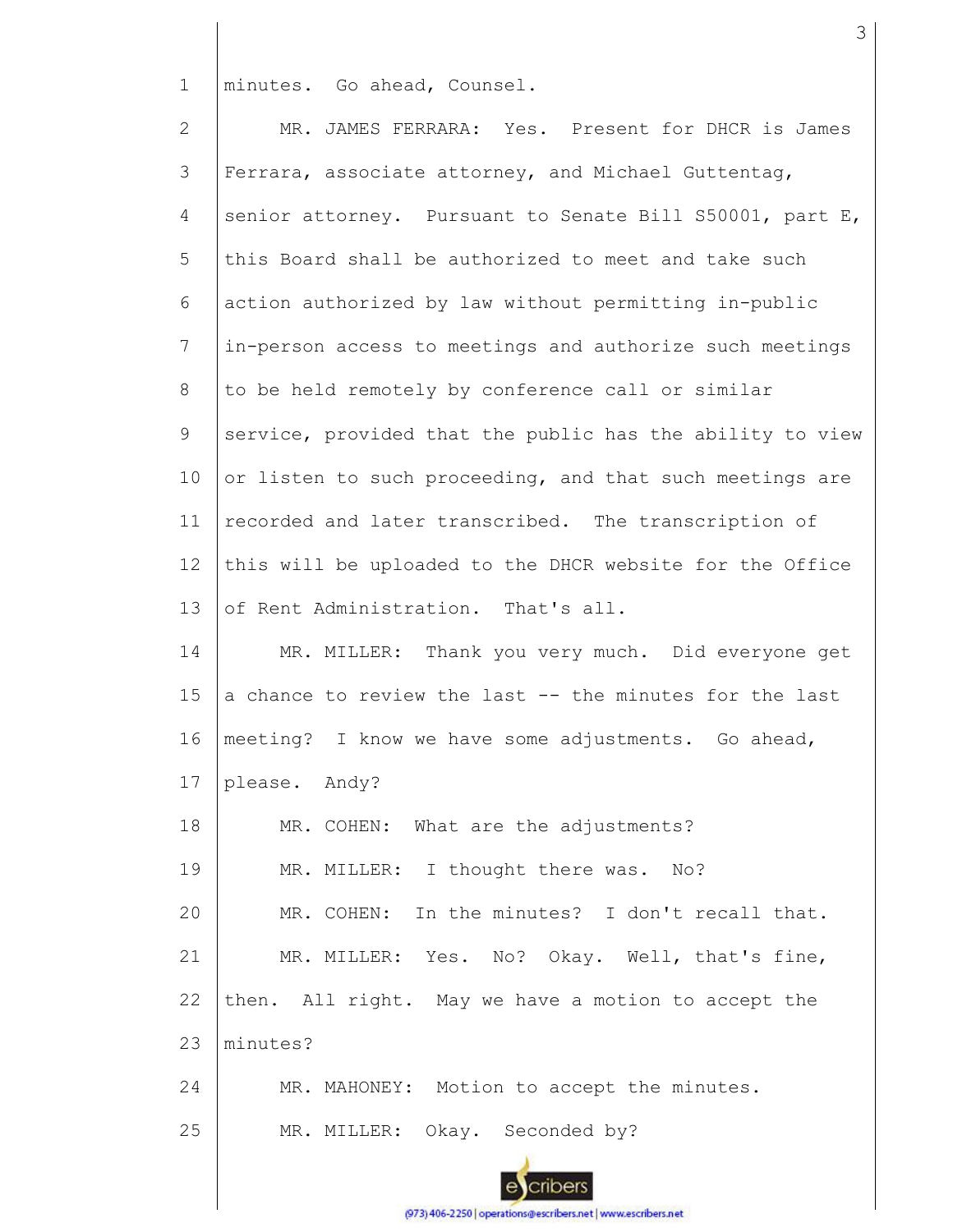1 2 3 4 5 6 7 8 9 10 11 12 13 14 15 16 17 18 19 20 MR. COHEN: Second. MR. MILLER: Okay. Thank you very much. All in favor, say aye? MR. COHEN: Aye. MS. ALEXANDER: Aye. MR. GRAY: Aye. MS. HARRIS-MARCHESI: Aye. MR. MAHONEY: Aye. MR. RYCHLOWSKI: Aye. MR. MILLER: Okay. I appreciate it. Any dissents? No one? All right. So this call tonight is to certify the guidelines accommodated by last meeting on the Emergency Tenant Protection Act for one- and two-year leases on October 1, '21 and September 30, 2022. Just by roll call, please just say if you are in favor based on our last -- what we voted on, starting in the same alphabetical order. MS. ALEXANDER: Jeanetta Alexander, for. MR. COHEN: Andy Cohen, for. MR. MAHONEY: Adam Mahoney, for.

21 MR. MELKONIAN: Marty Melkonian, for.

22 MR. RYCHLOWSKI: Rob Rychlowski, for.

23 MR. STEIN: Barry Stein, for.

24 MR. MILLER: Mike Miller, for.

25 Again, I want to thank everyone for your service and

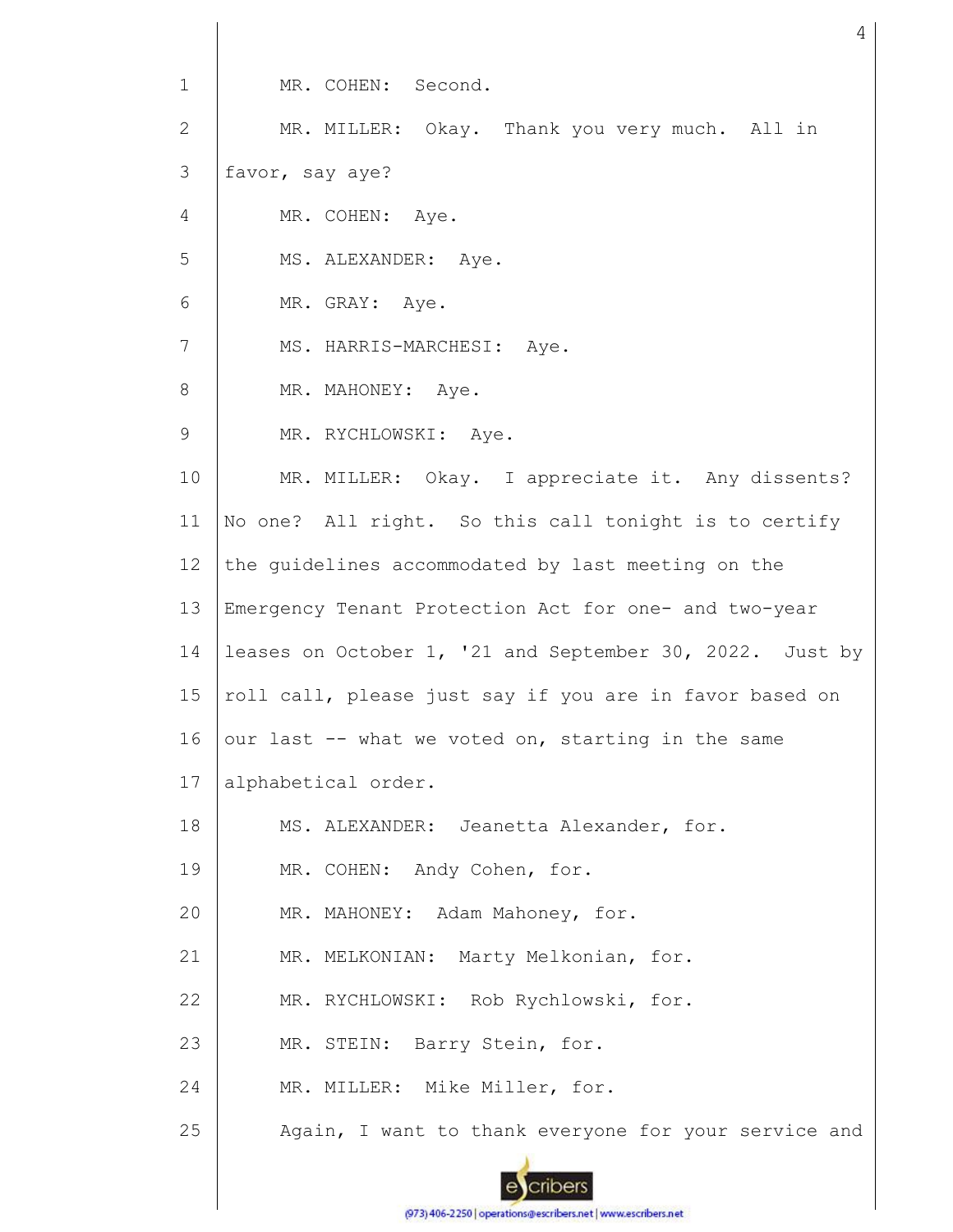1 certainly DHCR for their input and guidance. The IT guys, Michael, you've done an outstanding job as always. 2 3 I wish everyone a very, very happy, safe season. It's 4 been turbulent. Hopefully the next time we get together, 5 we certainly can be in person again. Until then, I wish 6 everybody the best. May I have a motion for adjournment? 7 MR. FERRARA: Yes. Before we do that, Michael, just 8  $to$   $--$ 9 MR. MILLER: Go ahead. 10 MR. FERRARA: -- just to remind you to sign the certification page that I sent you. I will join that 11 12 with guideline number 56 as an original document and file 13 it in DHCR records. MR. MILLER: Absolutely. It's ready. The ink is 14 15 wet. 16 MR. COHEN: Just one question. 17 MR. STEIN: Just made it, Garrett. Just a little 18 while. 19 MR. COHEN: Just made it, phew. Will we get a final 20 copy not marked draft? 21 MR. FERRARA: Yes, that should have been emailed to 22 you by Jeff on -- 23 MR. COHEN: No, we got the draft. We got the draft. 24 Once it's final, will we get a clean copy? 25 MR. FERRARA: Yes, that's what I'm saying. I think cribers

5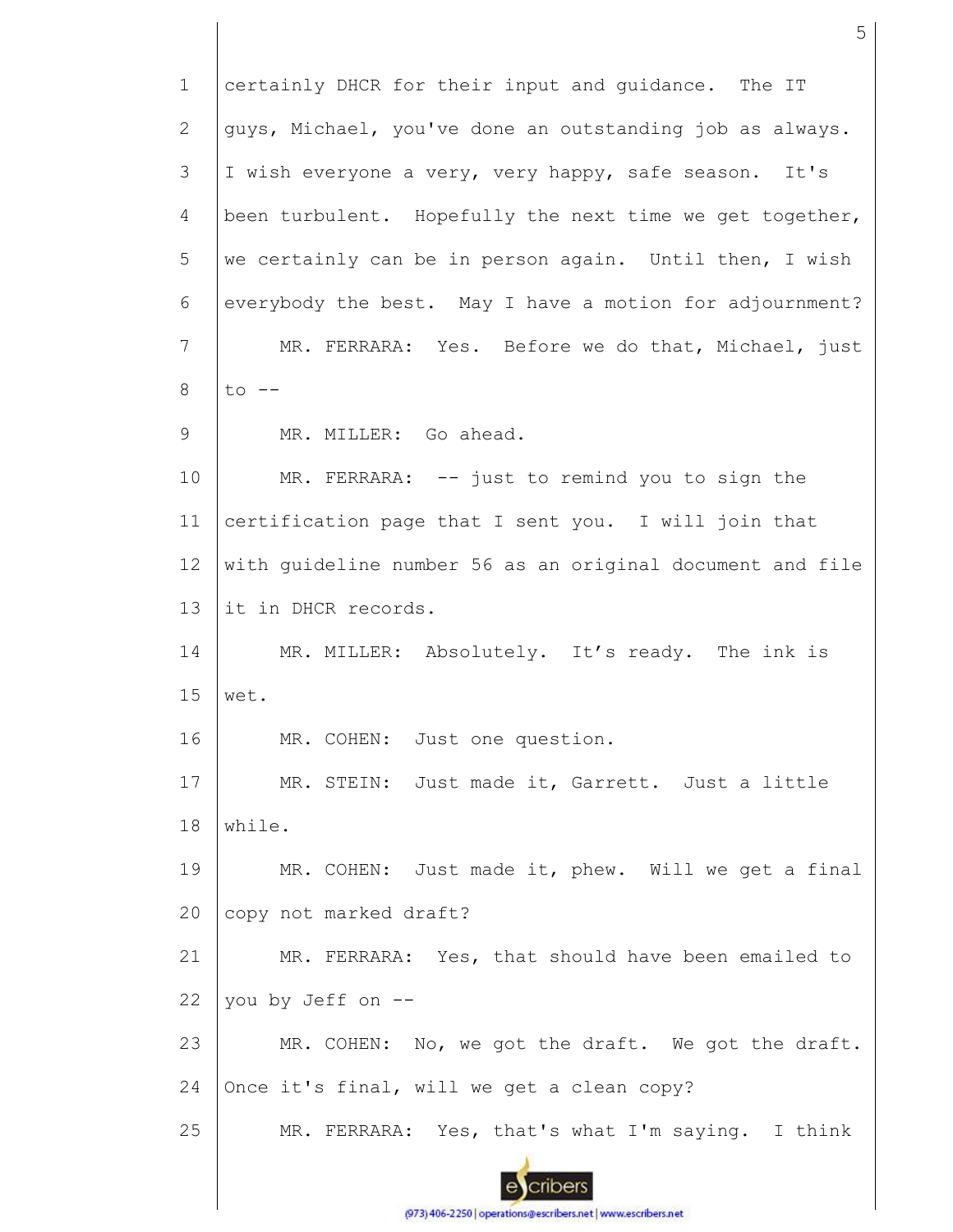| $\mathbf{1}$ | he emailed it to you with the watermark off on Friday.   |
|--------------|----------------------------------------------------------|
| 2            | MR. COHEN: I don't remember seeing it.                   |
| 3            | MR. FERRARA: Did everyone else get it?                   |
| 4            | MR. MAHONEY No. I think it said draft on it.             |
| 5            | MR. GUTTENTAG: We'll forward a final copy over to        |
| 6            | you guys by tomorrow morning.                            |
| 7            | MR. FERRARA: Yes.                                        |
| 8            | MR. COHEN: Last question. I assume seven of us is        |
| 9            | a quorum?                                                |
| 10           | MR. MILLER: Yes.                                         |
| 11           | MR. COHEN: Okay.                                         |
| 12           | MR. MILLER: You are welcome.                             |
| 13           | MR. COHEN: Okay.                                         |
| 14           | MR. MILLER: All right, guys. May I have a motion         |
| 15           | for adjournment?                                         |
| 16           | MR. COHEN: I did see him. Okay.                          |
| 17           | MR. MILLER: Motion for adjournment?                      |
| 18           | MR. STEIN: Aye.                                          |
| 19           | MR. MILLER: Did I move for it before? Yes, I did.        |
| 20           | Seconded by Barry. All in favor, aye?                    |
| 21           | MR. MAHONEY: Aye.                                        |
| 22           | MR. MELKONIAN: Aye.                                      |
| 23           | MR. MILLER: All right, guys. Be safe. Thank you          |
| 24           | all for your time. We appreciate you, and members of the |
| 25           | public, we'll see you next year.                         |
|              |                                                          |

6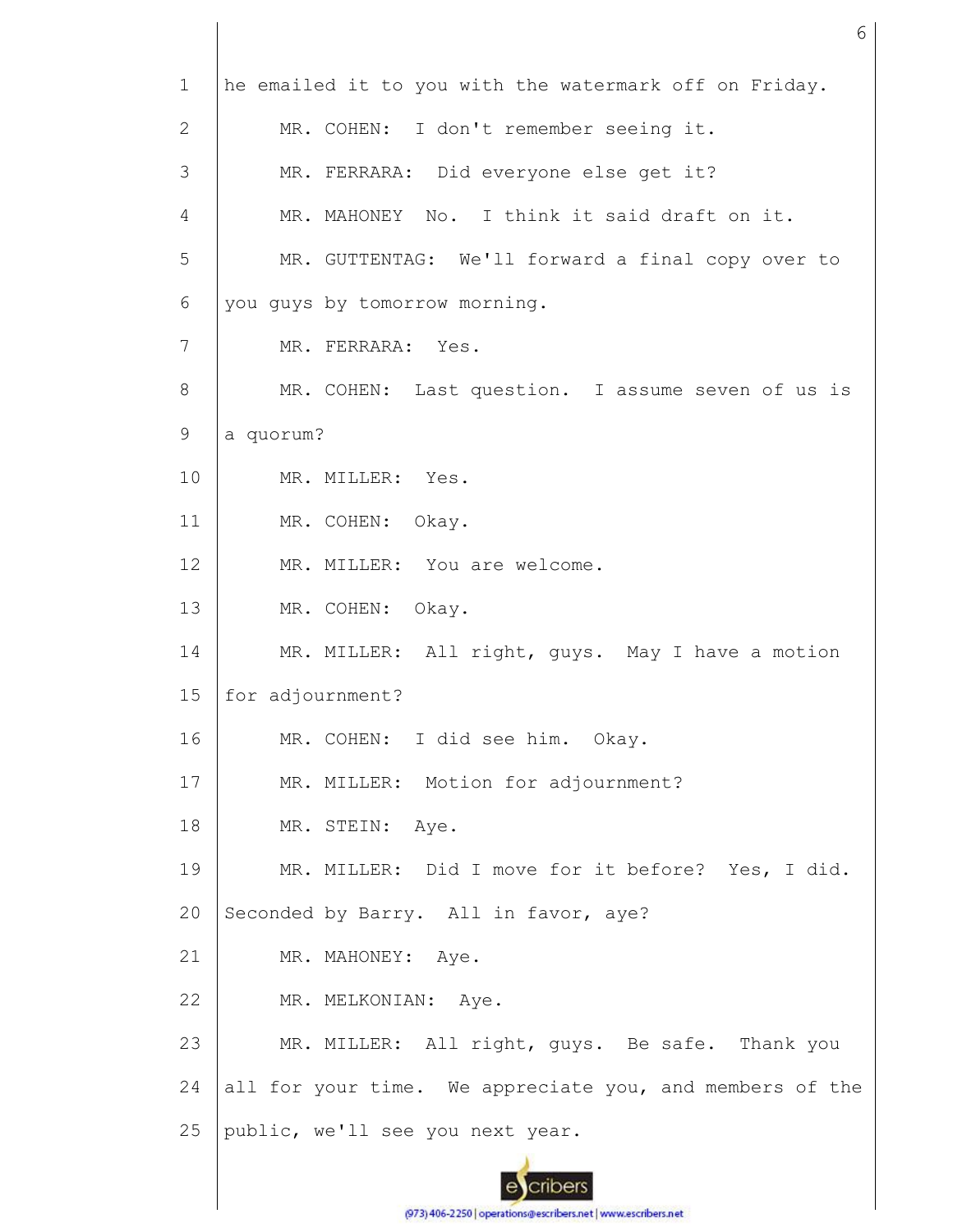| $\mathbf 1$      | MR. GRAY: Stay safe, everyone.  |
|------------------|---------------------------------|
| $\mathbf{2}$     | MR. MILLER: Stay safe. Bye-bye. |
| $\mathfrak{Z}$   | [END RECORDING]                 |
| $\sqrt{4}$       |                                 |
| 5                |                                 |
| $\sqrt{6}$       |                                 |
| $\boldsymbol{7}$ |                                 |
| $\,8\,$          |                                 |
| $\mathsf 9$      |                                 |
| $10$             |                                 |
| $11\,$           |                                 |
| $12\,$           |                                 |
| $13\,$           |                                 |
| $1\,4$           |                                 |
| $15\,$           |                                 |
| $16\,$           |                                 |
| $17\,$           |                                 |
| $1\,8$           |                                 |
| 19               |                                 |
| $20$             |                                 |
| 21               |                                 |
| $2\sqrt{2}$      |                                 |
| 23               |                                 |
| 24               |                                 |
| 25               |                                 |
|                  | escribers                       |
|                  | つつだれ<br>0721                    |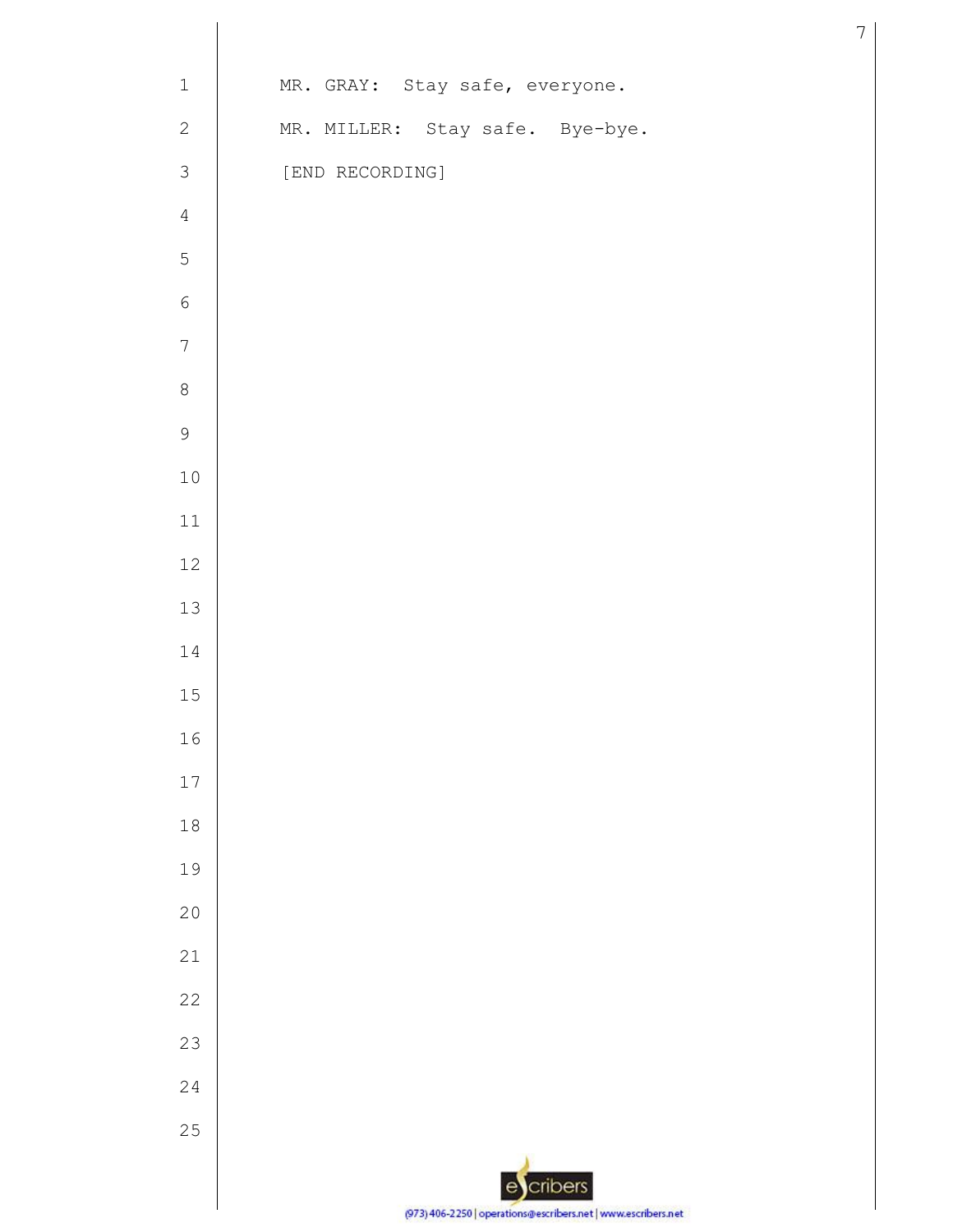| $\mathbf{1}$    | CERTIFICATION                                                 |  |  |  |  |
|-----------------|---------------------------------------------------------------|--|--|--|--|
| $\mathbf{2}$    | The prior proceedings were transcribed from audio             |  |  |  |  |
| 3               | files and have been transcribed to the best of my             |  |  |  |  |
| 4               | ability. I further certify that I am not connected by         |  |  |  |  |
| 5               | blood, marriage or employment with any of the parties         |  |  |  |  |
| 6               | herein nor interested directly or indirectly in the           |  |  |  |  |
| $7\phantom{.0}$ | matter transcribed.                                           |  |  |  |  |
| 8               |                                                               |  |  |  |  |
| 9               | Signature                                                     |  |  |  |  |
| 10              | Alixandeler                                                   |  |  |  |  |
| 11              |                                                               |  |  |  |  |
| 12              | Date September 30, 2021                                       |  |  |  |  |
| 13              |                                                               |  |  |  |  |
| 14              |                                                               |  |  |  |  |
| 15              |                                                               |  |  |  |  |
| 16              |                                                               |  |  |  |  |
| 17              |                                                               |  |  |  |  |
| 18              |                                                               |  |  |  |  |
| 19              |                                                               |  |  |  |  |
| 20              |                                                               |  |  |  |  |
| 21              |                                                               |  |  |  |  |
| 22              |                                                               |  |  |  |  |
| 23              |                                                               |  |  |  |  |
| 24              |                                                               |  |  |  |  |
| 25              |                                                               |  |  |  |  |
|                 | cribers                                                       |  |  |  |  |
|                 | (973) 406-2250   operations@escribers.net   www.escribers.net |  |  |  |  |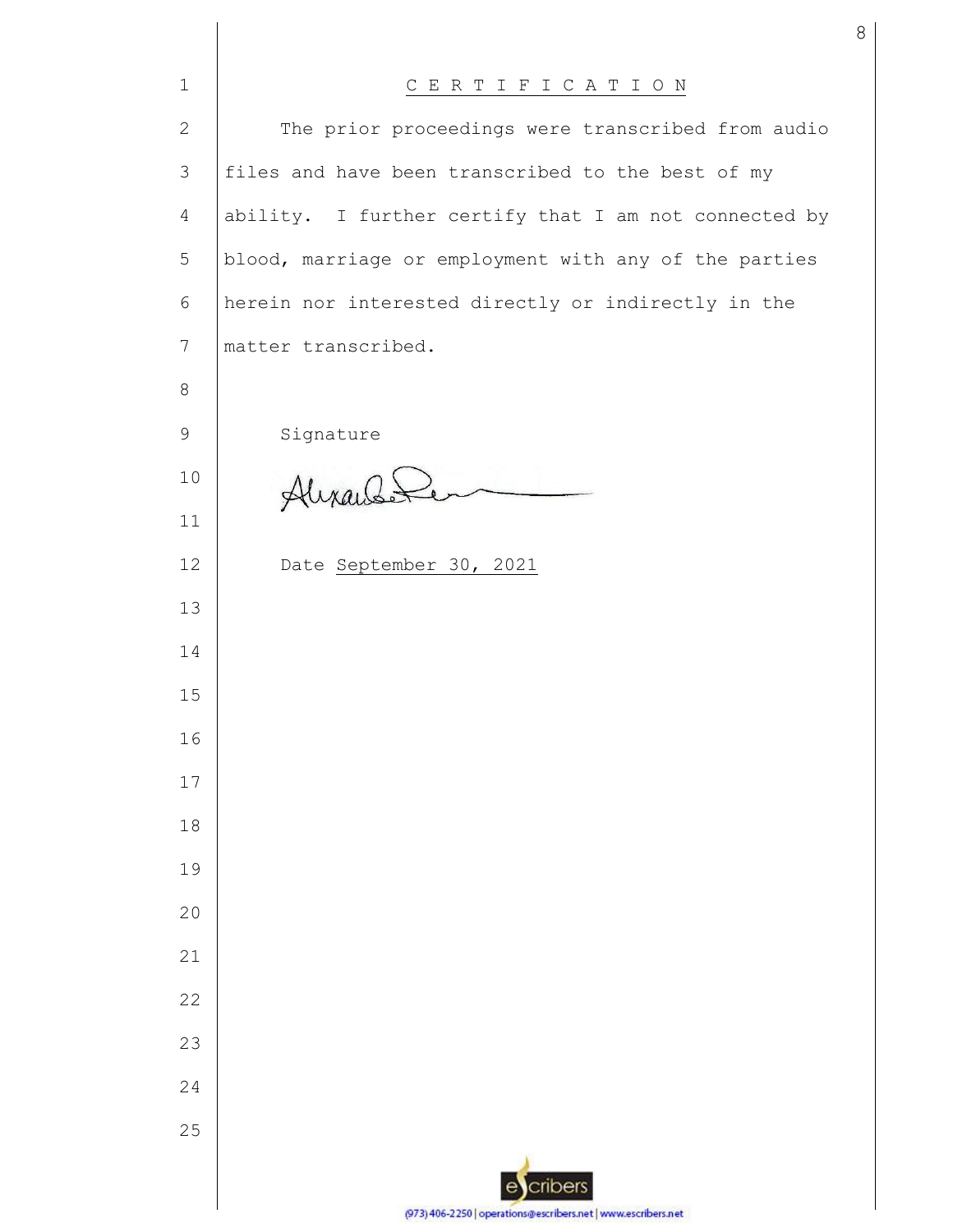## **NYS Homes and Community Renewal Board Meeting Nassau County RGB Certification Meeting**

|                           |                          | else $(1)$                          | Hopefully $(1)$        | Marty $(1)$                 |
|---------------------------|--------------------------|-------------------------------------|------------------------|-----------------------------|
|                           | $\bf{B}$                 | 6:3                                 | 5:4                    | 4:2                         |
|                           |                          | emailed $(2)$                       |                        | May (3)                     |
| [END (1)]                 | Barry $(4)$              | 5:2;6:1                             | $\mathbf I$            | 3:2;5:6;6:1                 |
| 7:3                       | 2:2,2;4:2;6:2            | <b>Emergency</b> (1)                |                        | meet $(1)$                  |
| [START (1)]               | based $(1)$              | 4:1                                 | ink(1)                 | 3:5                         |
| 2:1                       | 4:1                      | evening $(1)$                       | 5:1                    | meeting $(3)$               |
|                           | best(1)                  | 2:8                                 | in-person $(1)$        | 2:5;3:1;4:1                 |
| $\mathbf A$               | 5:6                      | everybody $(1)$                     | 3:7                    | meetings $(3)$              |
|                           | Bill $(1)$               | 5:6                                 | in-public $(1)$        | 3:1,7,7                     |
| ability $(1)$             | 3:4                      | everyone (5)                        | 3:6                    | <b>Melkonian (5)</b>        |
| 3:9                       | Board (3)                | 3:1;4:2;5:3;6:3;7:1                 | input $(1)$            | 2:1,1;4:2,2;6:2             |
| Absolutely (1)            | 2:4,6;3:5                |                                     | 5:1                    | member $(8)$                |
| 5:1                       | Bye-bye $(1)$            | $\mathbf{F}$                        | into $(1)$             | 2:1,1,1,2,2,2,2,9           |
| accept(2)                 | 7:2                      |                                     | 2:2                    | members $(2)$               |
| 3:2,2                     |                          | favor $(3)$                         | introduce (1)          | 2:5;6:2                     |
| access(1)                 | $\mathbf C$              | 4:1,3;6:2                           | 2:5                    | <b>MICHAEL (4)</b>          |
| 3:7                       |                          | <b>FERRARA (8)</b>                  | It's $(1)$<br>5:1      | 2:2;3:3;5:2,7<br>Mike $(2)$ |
| accommodated (1)          | call $(3)$               | 3:2,3;5:1,2,2,7;6:3,7<br>file $(1)$ |                        | 2:2;4:2                     |
| 4:1                       | 3:8;4:1,1                | 5:1                                 | ${\bf J}$              | MILLER $(23)$               |
| Act(1)                    | can(2)                   | final $(3)$                         |                        | 2:1,1,1,2,2,2,3:1,1,2,      |
| 4:1                       | 2:1;5:5                  | 5:1,2;6:5                           | James $(2)$            | 2;4:1,2,2,2;5:1,9;6:1,1,    |
| action(1)                 | Cathryn $(1)$            | fine $(1)$                          | 3:2,2                  | 1,1,1,2;7:2                 |
| 3:6                       | 2:1                      | 3:2                                 | Jeanetta (3)           | minutes $(5)$               |
| Adam(4)                   | certainly (2)            | forward $(1)$                       | 2:7,8;4:1              | 3:1,1,2,2,2                 |
| 2:1,1,1;4:2               | 5:1,5                    | 6:5                                 | <b>JEANNETTA (1)</b>   | morning $(1)$               |
| adjournment (3)           | certification (2)        | Friday (1)                          | 2:8                    | 6:6                         |
| 5:6;6:1,1                 | 2:3;5:1                  | 6:1                                 | Jeff(1)                | motion (5)                  |
| adjustments (2)<br>3:1,1  | certify $(1)$<br>4:1     |                                     | 5:2                    | 3:2,2;5:6;6:1,1             |
| <b>Administration (1)</b> | certifying $(1)$         | G                                   | job $(1)$              | move $(1)$                  |
| 3:1                       | 2:4                      |                                     | 5:2                    | 6:1                         |
| Again $(2)$               | chance $(1)$             | Garrett (1)                         | join $(1)$             | much $(2)$                  |
| 4:2;5:5                   | 3:1                      | 5:1                                 | 5:1                    | 3:1;4:2                     |
| ahead $(6)$               | clean $(1)$              | gentlemen (1)                       |                        |                             |
| 2:1,5,6;3:1,1;5:9         | 5:2                      | 2:2                                 | L                      | $\mathbf N$                 |
| <b>ALEXANDER</b> (6)      | Cohen $(18)$             | Good(1)                             |                        |                             |
| 2:1,8,9;4:1,1,5           | 2:1,1,1,1,1;3:1,2;4:1,1, | 2:8                                 | Ladies $(1)$           | name $(1)$                  |
| alphabetical (2)          | 1,4;5:1,1,2;6:1,1,1,2,8  | GRAY(2)                             | 2:2                    | 2:2                         |
| 2:6;4:1                   | conference (1)           | 4:6;7:1                             | landlord (1)           | Nassau (1)                  |
| always $(1)$              | 3:8                      | guidance (1)                        | 2:2                    | 2:3                         |
| 5:2                       | copy(3)                  | 5:1                                 | last(6)                | next(2)                     |
| Andrew (2)                | 5:2,2;6:5                | guideline (1)                       | 2:4;3:1,1;4:1,1;6:8    | 5:4;6:2                     |
| 2:1,1                     | Counsel (1)              | 5:1                                 | later (1)              | number(1)                   |
| Andy $(4)$                | 3:1                      | Guidelines (2)                      | 3:1                    | 5:1                         |
| 2:1,1;3:1;4:1             | County $(1)$             | 2:4:4:1                             | law(1)                 |                             |
| appreciate $(2)$          | 2:3                      | Guttentag (2)                       | 3:6                    | $\mathbf 0$                 |
| 4:1;6:2                   |                          | 3:3;6:5                             | leases $(1)$           |                             |
| associate(1)              | D                        | gays(4)                             | 4:1                    | October (1)                 |
| 3:3                       |                          | 5:2;6:1,2,6                         | listen $(1)$           | 4:1                         |
| assume $(1)$              | DHCR $(4)$               | $\mathbf H$                         | 3:1                    | off(1)<br>6:1               |
| 6:8                       | 3:1,2;5:1,1              |                                     | little $(1)$<br>5:1    | Office (1)                  |
| attorney $(2)$            | dissents $(1)$           |                                     |                        | 3:1                         |
| 3:3,4                     | 4:1                      | happy $(1)$<br>5:3                  | M                      | Once $(1)$                  |
| authorize (1)             | document(1)              | <b>HARRIS-MARCHESI (1)</b>          |                        | 5:2                         |
| 3:7                       | 5:1                      | 4:7                                 | <b>Mahoney</b> (8)     | one $(2)$                   |
| authorized (2)            | done $(1)$               | hear $(1)$                          | 2:1,1;3:2;4:2,2,8;6:2, | 4:1;5:1                     |
| 3:5,6                     | 5:2                      | 2:1                                 | $\overline{4}$         | one- $(1)$                  |
| aye(11)                   | $draff(4)$               | hearing $(1)$                       | marked $(1)$           | 4:1                         |
| 4:3,4,5,6,7,8,9;6:1,2,    | 5:2,2,2;6:4              | 2:3                                 | 5:2                    | order(2)                    |
| 2,2                       | E                        | $\text{held}(1)$                    | Martin (3)             | 2:6;4:1                     |
|                           |                          | 3:8                                 | 2:1,1,1                | original $(1)$              |